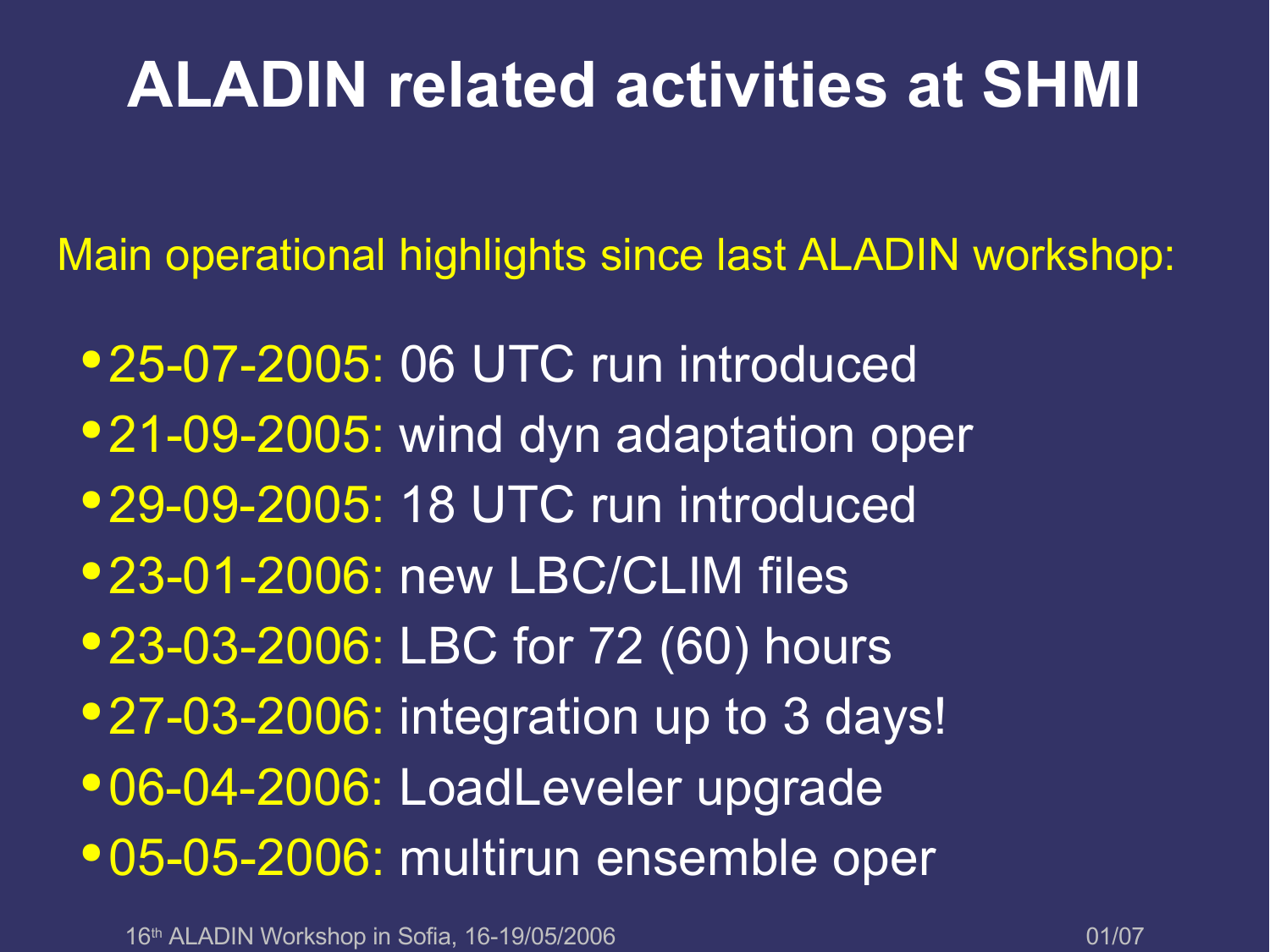#### Verification of 72 hours forecast: T2m BIAS and RMSE



Verification period: 3 months (more than 1 month with 72h forecast)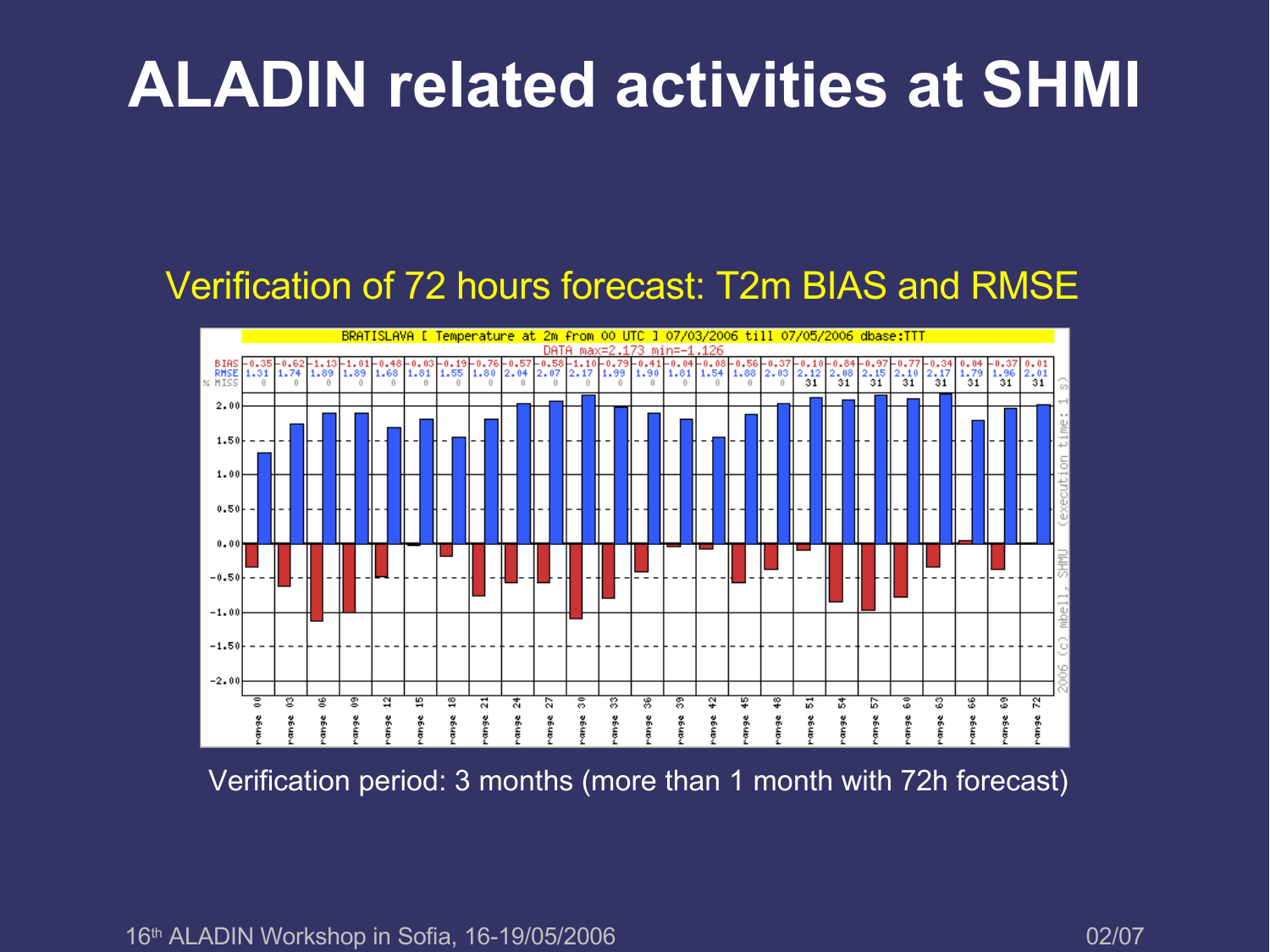Data accessibility:

Fetching of complete set of LBC files:

+10-15 min

Whole set of operational products:

 $+15-20$  min

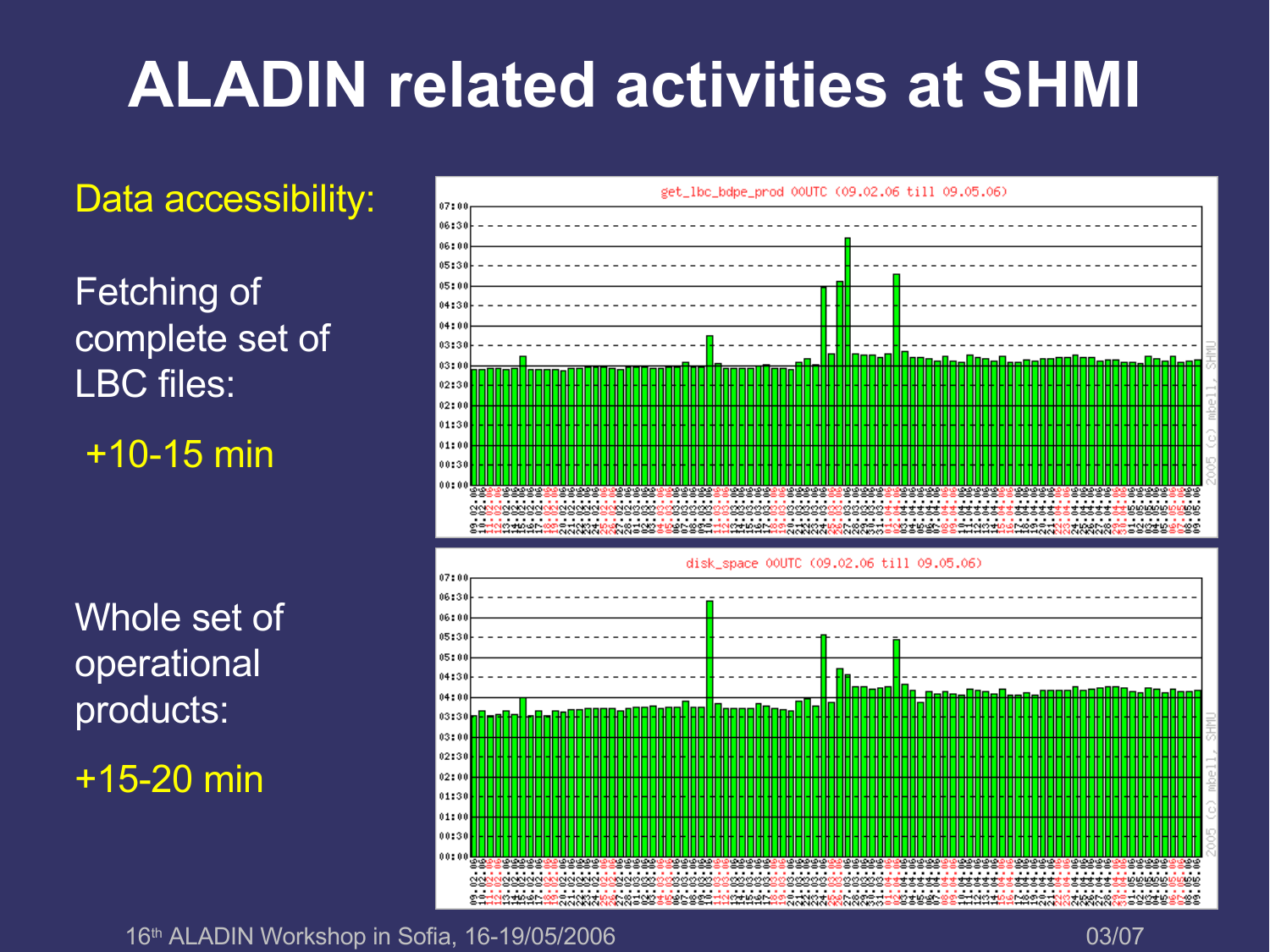Meteogram for 72 hours:

Temperature at 2m

**Cloudiness** 

Precipitation (rain, snow)

**MSLP** 

Wind speed and gusts

Wind direction



16<sup>th</sup> ALADIN Workshop in Sofia, 16-19/05/2006 **04/07** 04/07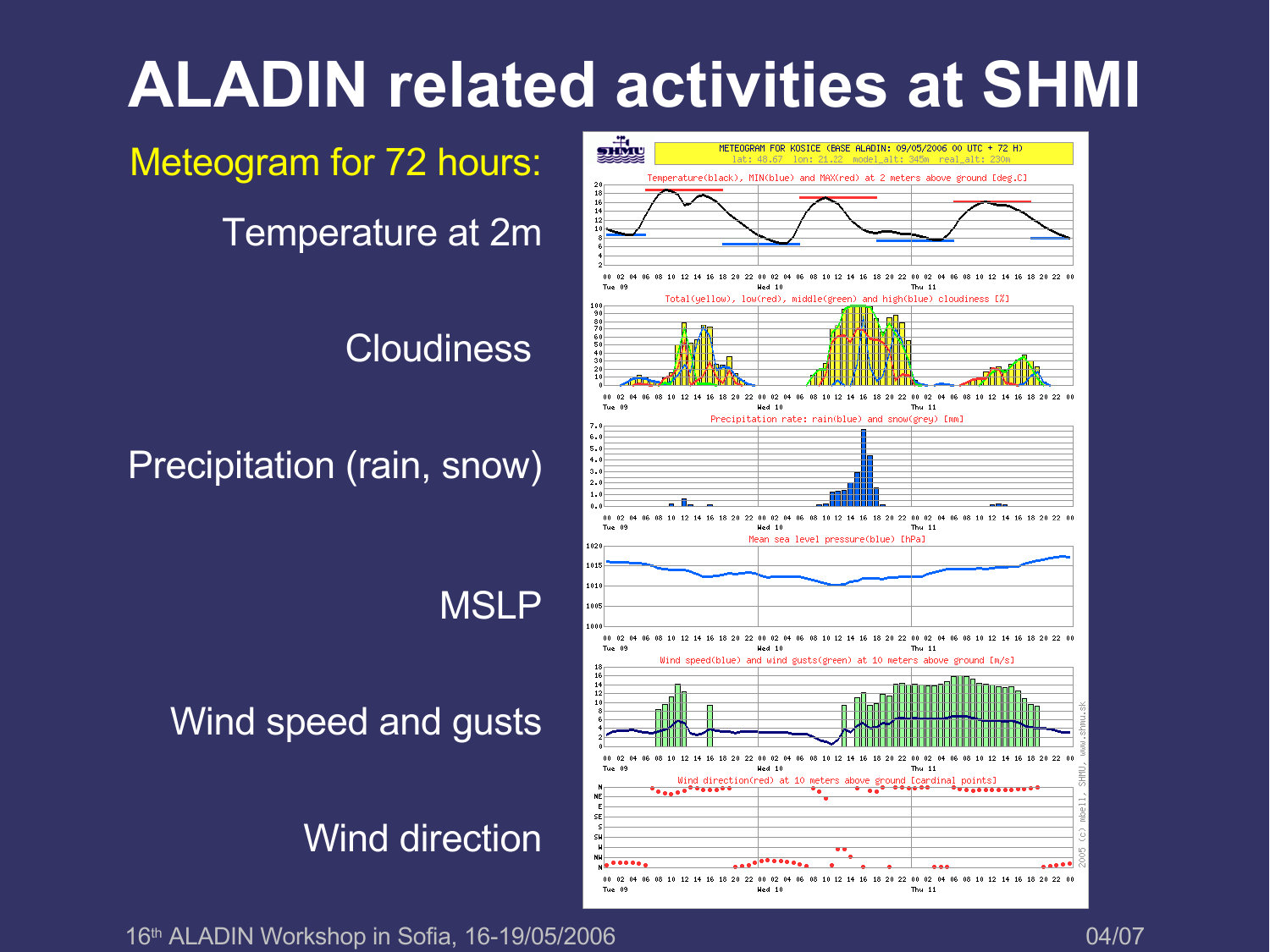Epsgram for 48 hours:

Temperature at 2m

**Cloudiness** 

Precipitation (rain, snow)

**MSLP** 

Wind speed and gusts

Wind direction



16<sup>th</sup> ALADIN Workshop in Sofia, 16-19/05/2006 **05/07** 05/07 05/07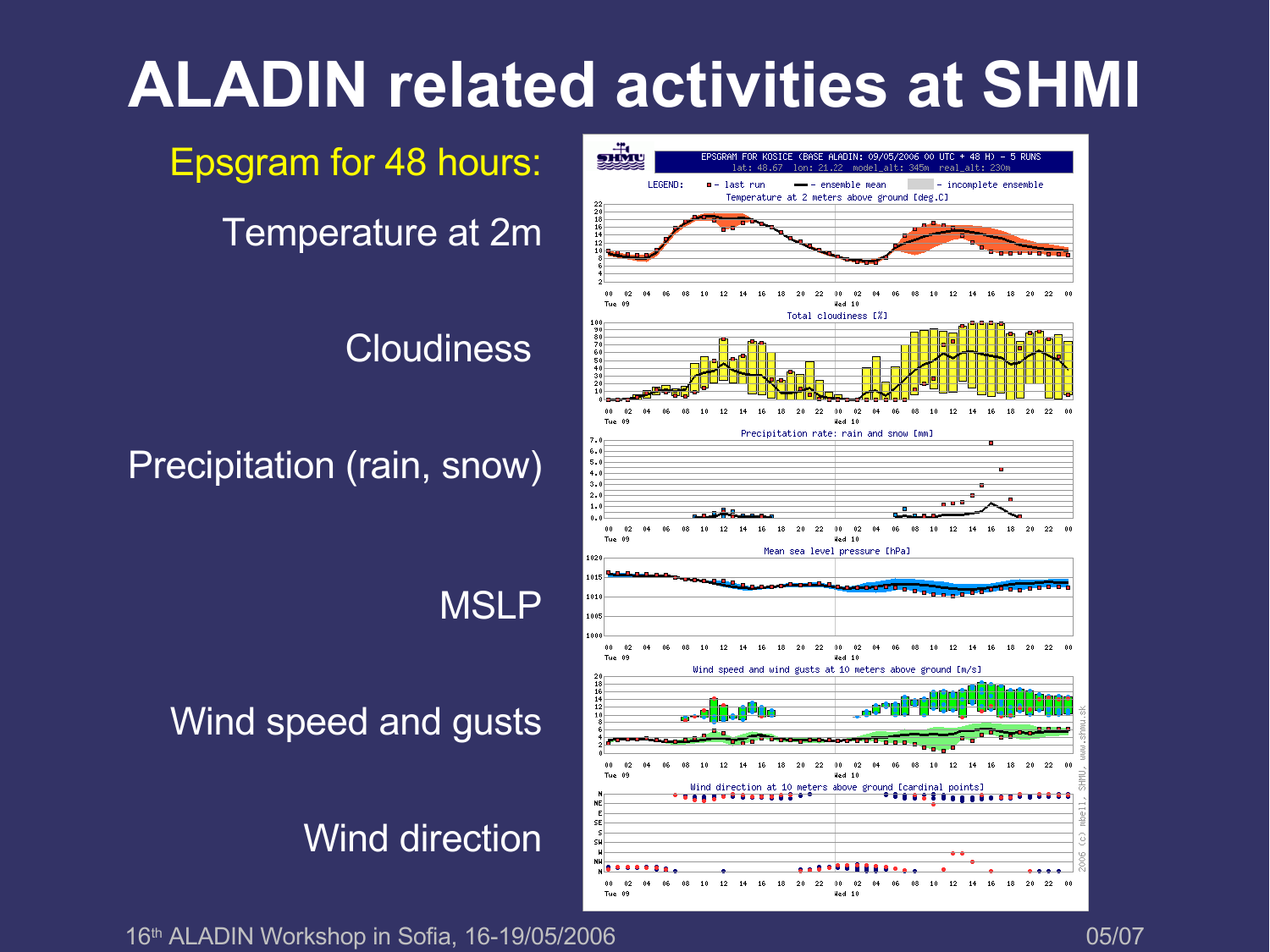#### Episodes with deteriorated ALADIN ability to predict T2m:



 $\frac{3.13}{2.63}$ 

5. OI

তত

ঙ

 $02.05.$ 

ŏ.

۰

ŵ